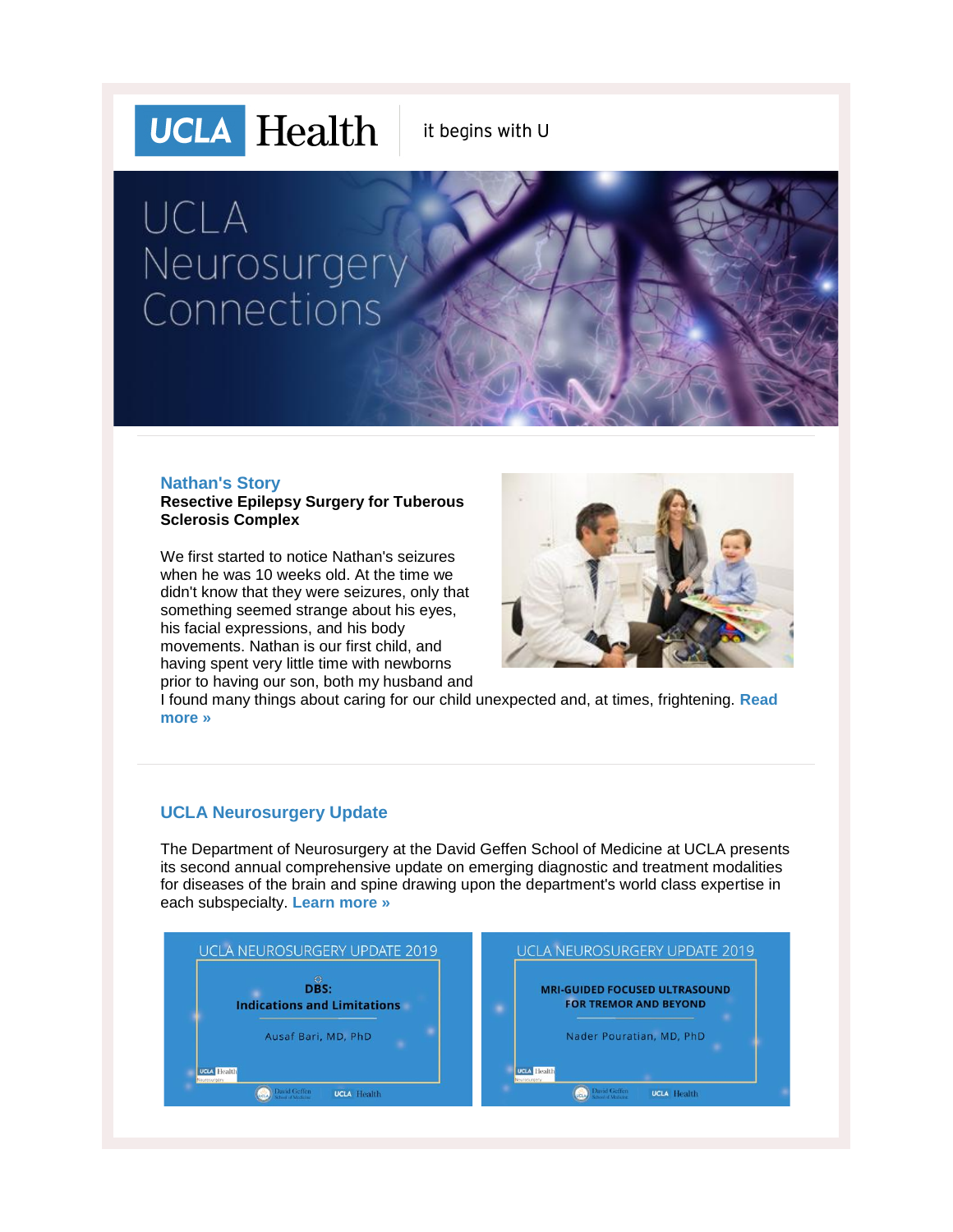#### **Faculty Spotlight**

#### **\$4.2M grant supports innovative approach to better understand and reduce PTSD symptoms**

A team of UCLA investigators led by Dr. Langevin receives \$4.2M in research funding to study specific neural signals at the core of PTSD symptoms. The investigators will use the latest generation of implantable pulse generator to detect and treat abnormal neural signals to



reduce the symptoms of Post-Traumatic Stress Disorder (PTSD). **[Read more about his](http://r20.rs6.net/tn.jsp?f=001fSmJxp3YOyrsI7mmqE9geu1qvPIIDVzand5zZlH-_p6lrFaGkglO9HxCjha5sLZmI2przHohVRTm9blhBmZFqLYDH2yOx-KLx_isuc2kN5s0pTJkAC9uxhOOv0Au3uU5RK62aUKBsewO6vOkxd4ft0WYDxpzwCAawZ2Z7RP5ncQAtikCDp2TuFIJ3Zzo7w0UxLAqD3RjH3xgDBAikzEThw1dkcSZgr0OSc2pDyR4HeNW8ofhXPJTZUUuoeLYpotWMaYYwQ33ydg=&c=XZP9RA53wvOLvDHFRmf7RDWVnRbn2NOwy6ADQvk_GRs2J_ScK_mYrQ==&ch=HDQmIFRSDvvCtogc2fr7oCFJl28mHZTjEuiVAIRR8XfK4WOFSLsOyQ==)  [research »](http://r20.rs6.net/tn.jsp?f=001fSmJxp3YOyrsI7mmqE9geu1qvPIIDVzand5zZlH-_p6lrFaGkglO9HxCjha5sLZmI2przHohVRTm9blhBmZFqLYDH2yOx-KLx_isuc2kN5s0pTJkAC9uxhOOv0Au3uU5RK62aUKBsewO6vOkxd4ft0WYDxpzwCAawZ2Z7RP5ncQAtikCDp2TuFIJ3Zzo7w0UxLAqD3RjH3xgDBAikzEThw1dkcSZgr0OSc2pDyR4HeNW8ofhXPJTZUUuoeLYpotWMaYYwQ33ydg=&c=XZP9RA53wvOLvDHFRmf7RDWVnRbn2NOwy6ADQvk_GRs2J_ScK_mYrQ==&ch=HDQmIFRSDvvCtogc2fr7oCFJl28mHZTjEuiVAIRR8XfK4WOFSLsOyQ==)**

## **Program Spotlight**

#### **Neuromodulation for Movement Disorders & Pain**

The UCLA Neuromodulation for Movement Disorders and Pain Program provides comprehensive treatment options for patients with movement disorders, chronic



pain conditions and psychiatric disorders. Our experience regularly treating such a wide range of patients has allowed us to offer the most specialized, advanced neurosurgery care in Los Angeles. **[Learn more »](http://r20.rs6.net/tn.jsp?f=001fSmJxp3YOyrsI7mmqE9geu1qvPIIDVzand5zZlH-_p6lrFaGkglO9LkB9UeWETi6tLxtSQjrCQC5CejjScvv1ue5Zsnjbk6fMNKfPZvo6gj-wm-f2uivIJ4_VN5f9NHUL93su3eb72w5m4msEx3fmq0hcCBghS42e8q90Sxg83v1WvtxnM3Buw==&c=XZP9RA53wvOLvDHFRmf7RDWVnRbn2NOwy6ADQvk_GRs2J_ScK_mYrQ==&ch=HDQmIFRSDvvCtogc2fr7oCFJl28mHZTjEuiVAIRR8XfK4WOFSLsOyQ==)**

## **UCLA MD Chat Webinars**

View the UCLA Department of Neurosurgery's collection of webinars on demand.

Topics include:

- Surgical Management of Movement **Disorders**
- Sports Concussions in Youth
- Latest Treatment Options for Pituitary Tumors
- Meningiomas
- Treatment options for Pituitary Tumors
- Treatment Options for Moyamoya



#### **[Watch Videos »](http://r20.rs6.net/tn.jsp?f=001fSmJxp3YOyrsI7mmqE9geu1qvPIIDVzand5zZlH-_p6lrFaGkglO9MM-UYMRVK8WeX_xC-__k8IcZsDQ3SX-Y37gI1WKksFRlPWbhyoa39xG1_wmYacZRY-gUR0Bvtffyz9I6f70Kw5HJtfD4k-sJ6Gw2gCib4WqfJwoixbxWWU5xIjod0fed4dA7Fx4ocPd0BwJGKs61iw=&c=XZP9RA53wvOLvDHFRmf7RDWVnRbn2NOwy6ADQvk_GRs2J_ScK_mYrQ==&ch=HDQmIFRSDvvCtogc2fr7oCFJl28mHZTjEuiVAIRR8XfK4WOFSLsOyQ==)**

# **Connect with Us UCLA Department of Neurosurgery**